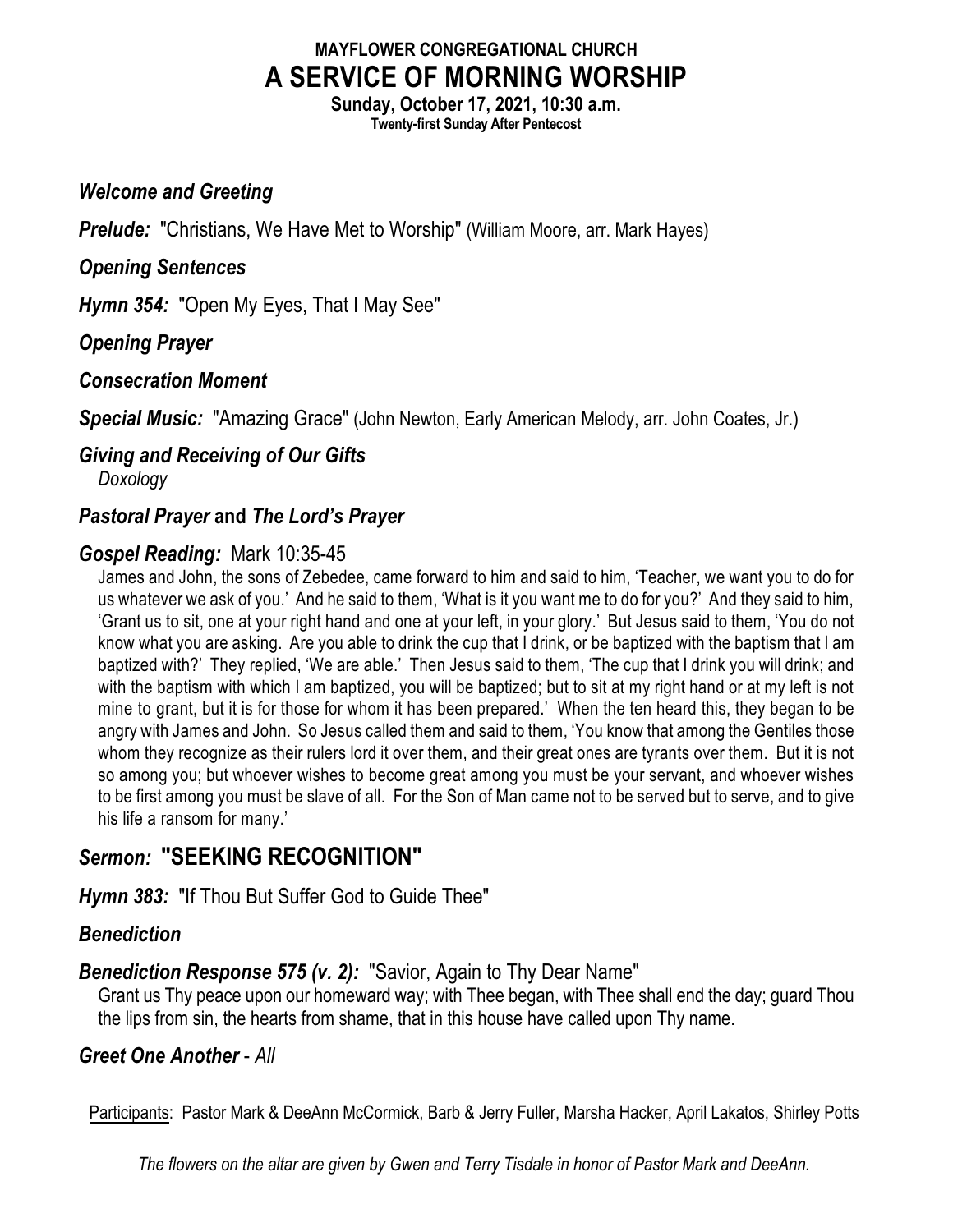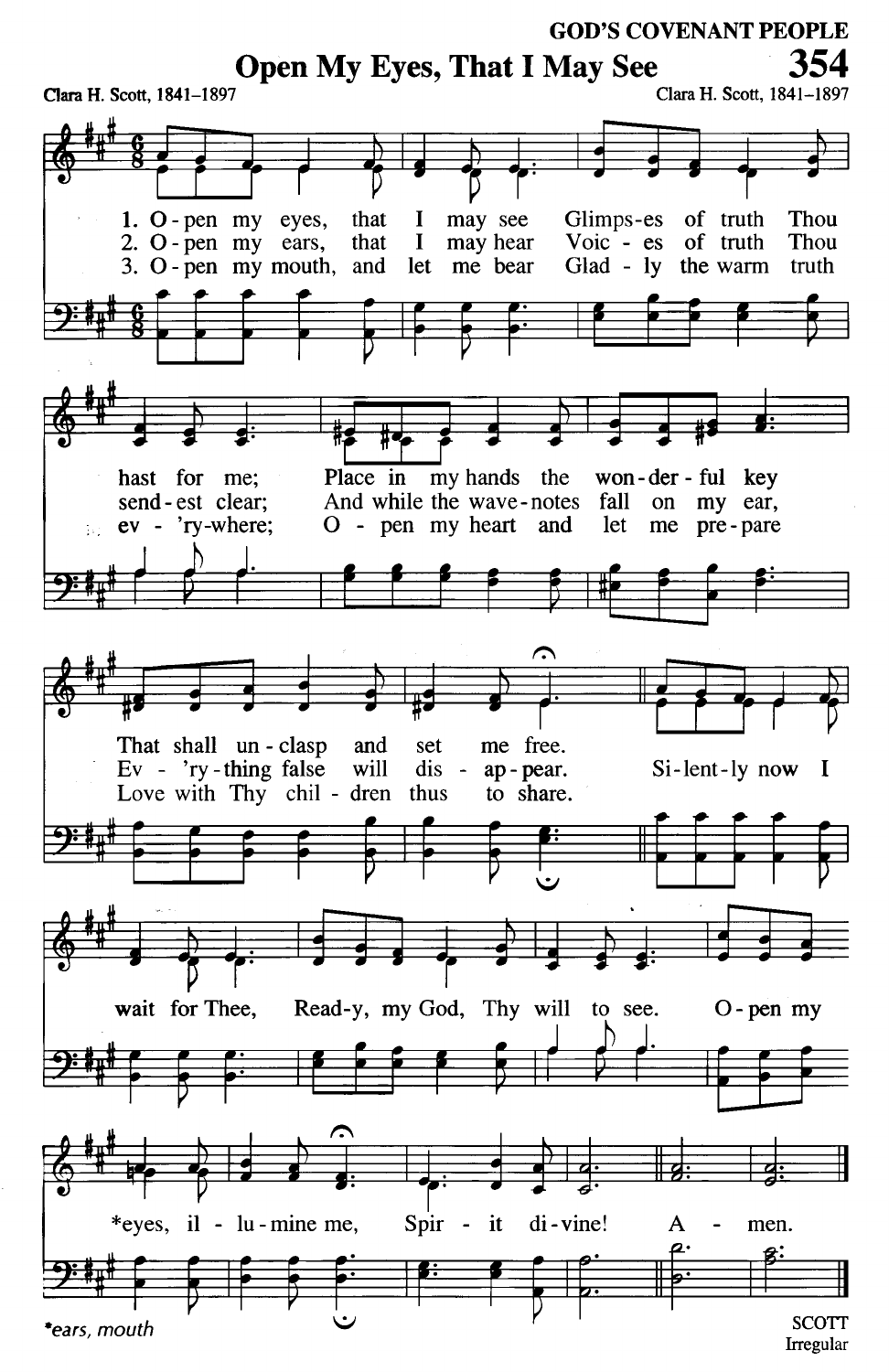#### **GOD'S COVENANT PEOPLE** 383 If Thou but Suffer God to Guide Thee Georg Neumark, 1621-1681

Melody by Georg Neumark, 1621-1681



"He," "Him," or "His" may be replaced by "God('s)" or "You(r)."